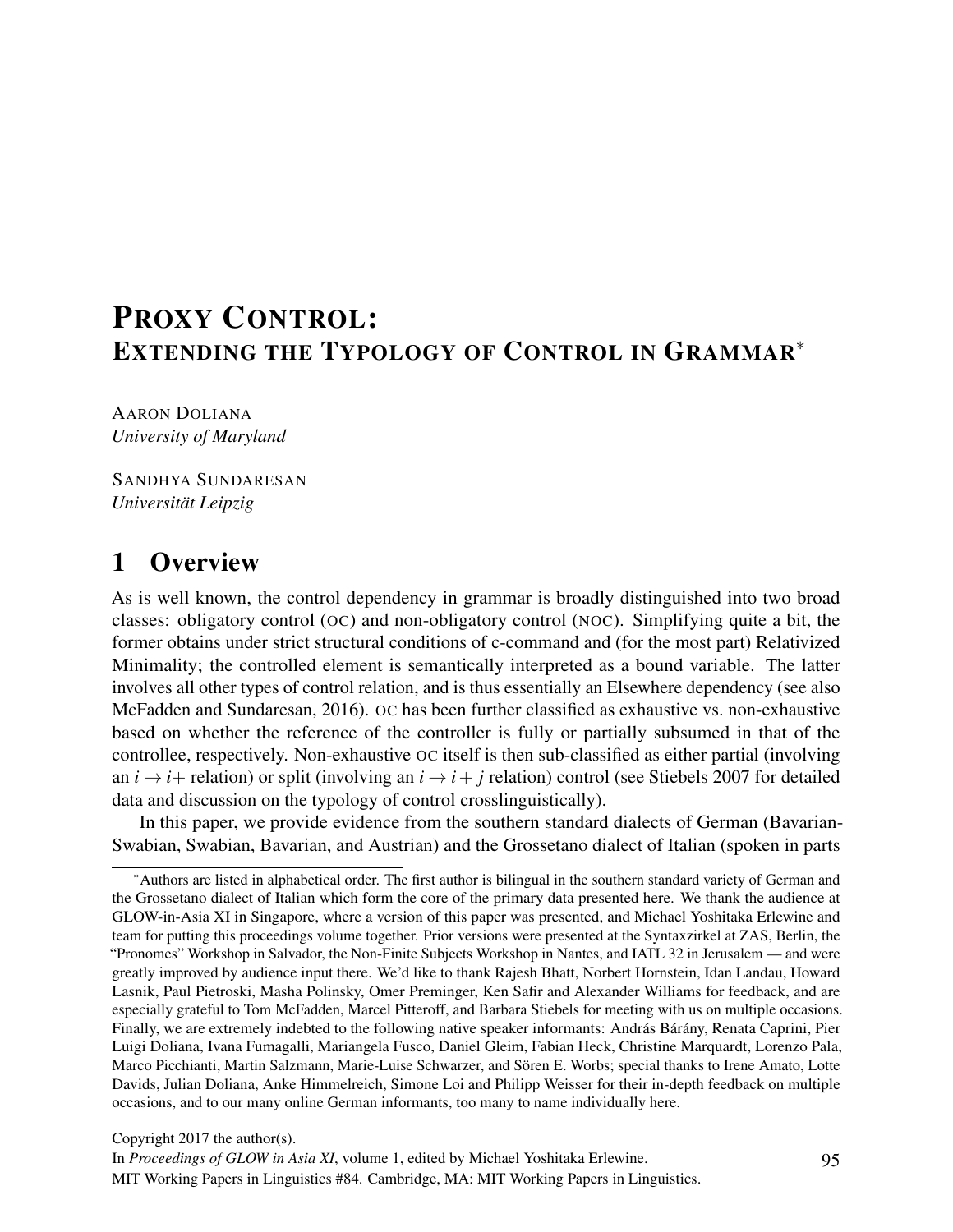of Tuscany) for a third type of non-exhaustive OC, which we term "proxy control". Like other types of OC, the controlled silent element (which we will treat as PRO) is bound under conditions of (phase-) minimality and c-command. Sloppy readings under ellipsis show that it must also be interpreted as a bound variable. Like the partial and split variants of non-exhaustive OC, the reference of the controller is properly contained in that of the controllee. However, the relation between the controller and controllee is neither  $i \rightarrow i +$  nor  $i \rightarrow i + j$ : it is, rather, a mapping between an individual *i* and a discourse-contextually defined function on *i*, i.e.  $i \rightarrow f(i)$ . We show that proxy OC actually involves a kind of "cyclic" control, involving first control into a bouletic modal complement which in turn controls into a deontic modal clause. As such, we propose that proxy control predicates quantify over an enriched bouletic modal base that presuppositionally restrict their complement to deontic predications. We present evidence from floating quantifiers in Italian and Condition B effects in German to argue that the proxy  $i \rightarrow f(i)$  OC is not established in syntax: rather, a simple  $i \rightarrow i$  exhaustive control relation alone is syntactically encoded. This *i* on PRO is then semantically *extended* at LF to *f*(*i*) (following an adaption of the extension semantics for partial control in Pearson, 2016) yielding the desired  $i \rightarrow f(i)$  proxy OC relation at the output of LF.

# 2 Proxy Control: Empirical Nuts and Bolts

Here, we introduce proxy control with baseline examples from the relevant dialects of German and Italian. Consider the Italian sentence in (1a) below which gets different control readings depending on which discourse scenario it is evaluated against:

- (1) a. La maestrai ha chiesto al the teacher has asked to.the farmer contadinoj [di ECi*,*i+k*,*f(i) poter  $\mathcal{C}$ may.INF pet.INF accarezzare l' asino]. the donkey 'The teacher asked the farmer for permission to pet the donkey.'
	- b. Exhaustive Scenario: *There is a donkey next to the elementary school. The teacher would like to pet it and asks the farmer if she is allowed to do that.*
	- c. Partial Scenario: *There is a donkey next to the elementary school. The teacher and her students would like to pet it. The teacher asks the farmer if she and the kids are allowed to do that.*
	- d. Proxy Scenario: *There is a donkey next to the elementary school. The kids would like to pet it. The teacher asks the farmer if they are allowed to do that.*

Under the Exhaustive Scenario in (1b), the teacher asks the farmer whether she (the teacher) may pet the donkey. We thus have a simple, exhaustive OC relation between *la maestra* ('the teacher') and the controlled EC, of the form  $i \rightarrow i$ . In the Partial Scenario in (1c), the teacher is asking whether she and her students may pet the donkey: we thus have a partial control scenario with an  $i \rightarrow i+$ relation. In the Proxy Scenario in (1d), the teacher asks the farmer whether her students may pet the donkey: crucially, she herself will not be petting the donkey. We thus have a new kind of relation, one that is neither  $i \rightarrow i$ , nor  $i \rightarrow i$ . This is an  $i \rightarrow f(i)$  dependency which maps the teacher to a set that is discourse-contextually related to the teacher, namely the teacher's students.

Similar examples can be constructed from southern standard varieties of German as in (b):

(2) a. Proxy Scenario: *The prisoners of a prison want to spend their breaks outside when there is good weather. A warden does them the favour of asking the director for permission for them to do so.*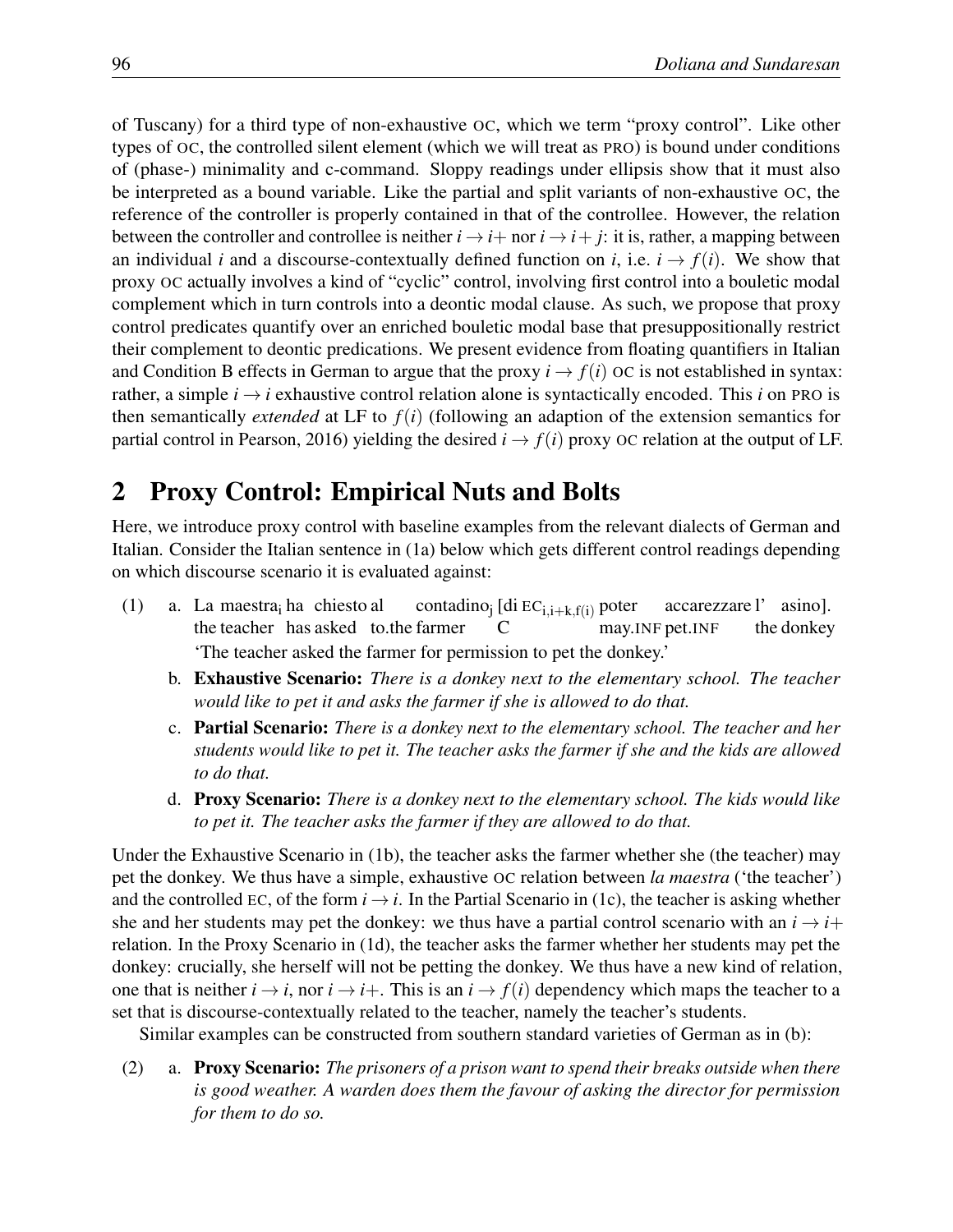b. Der Wärter<sub>i</sub> hat den Gefängnisdirektor<sub>j</sub> gebeten, [EC<sub>f(i)</sub> bei schönem Wetter die the warden has the prison.director asked with nice weather the Pause draußen verbringen zu dürfen].

break outside spend.INF to may.INF

'The warden asked the director for permission (for the prisoners) to spend the break outside when there is good weather.'

In (2b), the warden asks the director for permission, not for himself, but for the prisoners to spend the break outside. The control relation is thus again of the form  $i \rightarrow f(i)$ , with f being a discourse-contextually defined function on *i* that yields, in this instance, the mapping from the warden to the warden's prisoners. Generalizing, proxy control thus obtains under a discourse scenario where an individual *x* asks permission for *y* to do *z*. Crucially,  $y = f(x)$ , where *f* is a discourse-contextually defined function on *x*. So we get a non-exhaustive control relationship of the form  $x \to f(x)$ . The f relation is discourse-contextually defined, as we've seen, and describes membership in a certain saliently defined class.

#### 2.1 Restriction to Deontic Modality

A central property of proxy control sentences is that they all involve some sort of permission semantics — more formally, a reading of deontic modality. Indeed, proxy control seems to be impossible in the absence of such a reading. Thus, in the German and Italian dialects tested so far, proxy control always seems to appear with predicates that are associated with deontic modality: e.g. Italian *chiedere* 'ask', *richiedere* 'ask, demand', *pregare* 'aks, beg', *promettere* 'promise', *assicurare* 'assure' or German *bitten* 'ask', *anflehen* 'beg', and *versprechen* 'promise', *versichern* 'assure').

Such a restriction makes sense under the view that the thematics of permission-seeking and -receiving are hardwired into the definition of proxy-control. In all the cases of proxy control that we have seen so far, the (proxy-)controller is the seeker of permission. The (proxy-)controllee is the (potential) receiver/goal of whatever permission is being sought for. Whether the deontic modal encoding permission is overt or silent seems to be subject to dialectal variation.<sup>1</sup> But what seems incontrovertible is that there is a semantic interpretation of permission seeking that is involved in all the proxy control structures given here crosslinguistically.

<sup>&</sup>lt;sup>1</sup>In German, an overt deontic modal is apparently redundant with a number of predicates, such as 'permit' which are inherently modal. In Italian, however, a modal verb, even if seemingly redundant, must be present in the control complement for partial or proxy control readings to obtain. In German, its presence facilitates proxy control readings according to the German author, though the contrast is not as strong as in Italian. Furthermore, there is disagreement between the speakers of German that were consulted with respect to when the addition of the redundant modal would contribute meaningfully to the sentence. Barbara Stiebels (p.c.) also informs us, based on a brief survey of a German newspaper corpus, that the frequency of such redundant modals is very slim in comparison to examples without them (i.e. juxtapositions as 'permit-V.INF' vs. 'permit-may.INF-V.INF'). A clear contrast, however, is between the availability of a redundant permission vs. obligation or ability modal verb. The latter are generally judged as ungrammatical (Italian *\*obbligare di dover* 'force to must', *\*essere in grado di poter* 'be able to can'; German *\*zwingen zu müssen* 'force to must', *\*in der Lage/fähig sein zu können* 'be able to can'). The conditions on the overtness of the modal in the controlled constituent clearly warrant further research.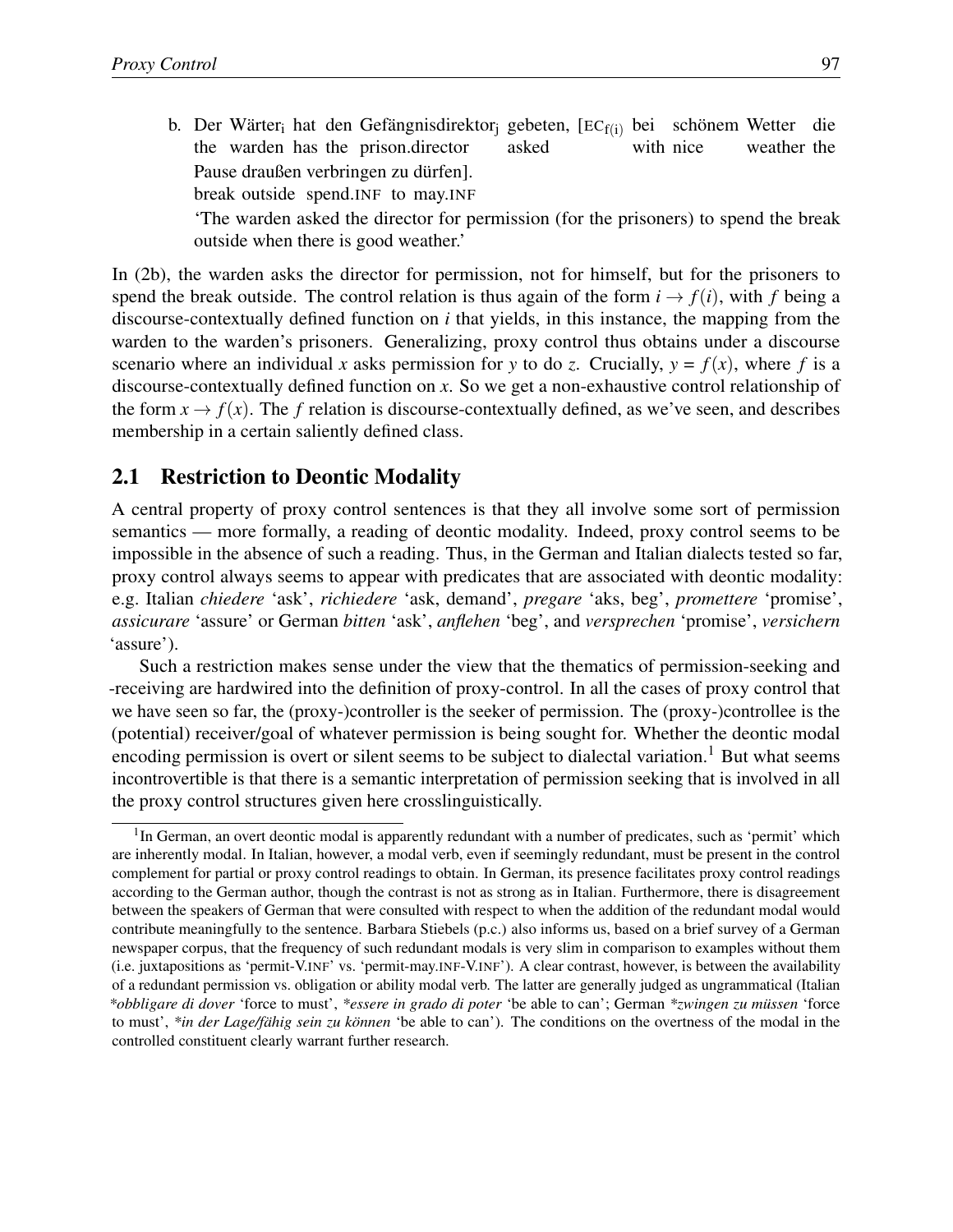### 2.2 Proxy Control vs. Control Shift

The central role of deontic modality allows us to distinguish proxy control from control shift, another phenomenon where deontic modality has been observed to play a central role. Control shift is the phenomenon where a typically subject control predicate shifts to object control or vice versa. Thus, in (3a) involving 'promise', the controller is not the matrix subject as is typical but the matrix object; in (3b), it is the other way around, so we get subject rather than the standard object control with 'ask':

- (3) a. Grandpa promised the children<sub>i</sub> [EC<sub>i</sub> to be able to stay up for the late show].
	- b. Jim<sub>i</sub> asked Mary [EC<sub>i</sub> to be allowed to get himself a new dog].

(Landau, 2013:143–144)

The astute reader may have noticed that the examples of proxy control we have listed so far have all also involved control shift, suggesting that proxy control is parasitic on control shift (or vice-versa). Here, we will show here that such a connection is merely illusory. Proxy control may obtain even in the absence of control shift (cf. (4b)):

- (4) a. Proxy Scenario: *There is a donkey next to the elementary school. The kids would like to pet it. The teacher asks the farmer if they are allowed to do that.*
	- b. Il contadinoj ha permesso alla maestrai [di ECi*,*i+k*,*f(i) poter the farmer has allowed to.the teacher C may.INF pet.INF accarezzare l' the asino]. donkey

'The farmer allowed the teacher for permission  $[PRO_{f(i)}]$  to pet the donkey].'

Conversely, control shift may obtain even in the absence of proxy control — e.g. as a result of passivization in the embedded complement (cf. 5):

(5) L' impiegat-ai the employee-F.SG has asked the his colleague.M.SG C ha pregato il suo collega<sub>j</sub> [di EC<sub>i</sub> essere trattat-a be.INF treated-F.SG with con piú rispetto]. more respect

'The employee asked her colleague to be treated with more respect.'

The appearance of a dependency between proxy control and control shift, we thus argue, has to do with the fact that both depend on the presence of modality in the local clause (see Sag and Pollard (1991), Petter (1998) for discussion of control shift). That is, proxy control entails, not control shift, but modality – in particular, deontic (ability) modality, as discussed above. Since certain types of control shift depend on this as well, this creates the illusion of a direct connection between proxy control and control shift.

## 2.3 Proxy Control vs. Metonymic Extension

Another phenomenon that proxy control has much in common with but which we will be treating here as being of a separate class of referential dependency, is that known as "metonymic extension" illustrated in sentences like (6) (going back to an observation made in Nunberg, 1979):

(6) (One nurse to another) The measles in Room 426 needs/\*need a fresh IV.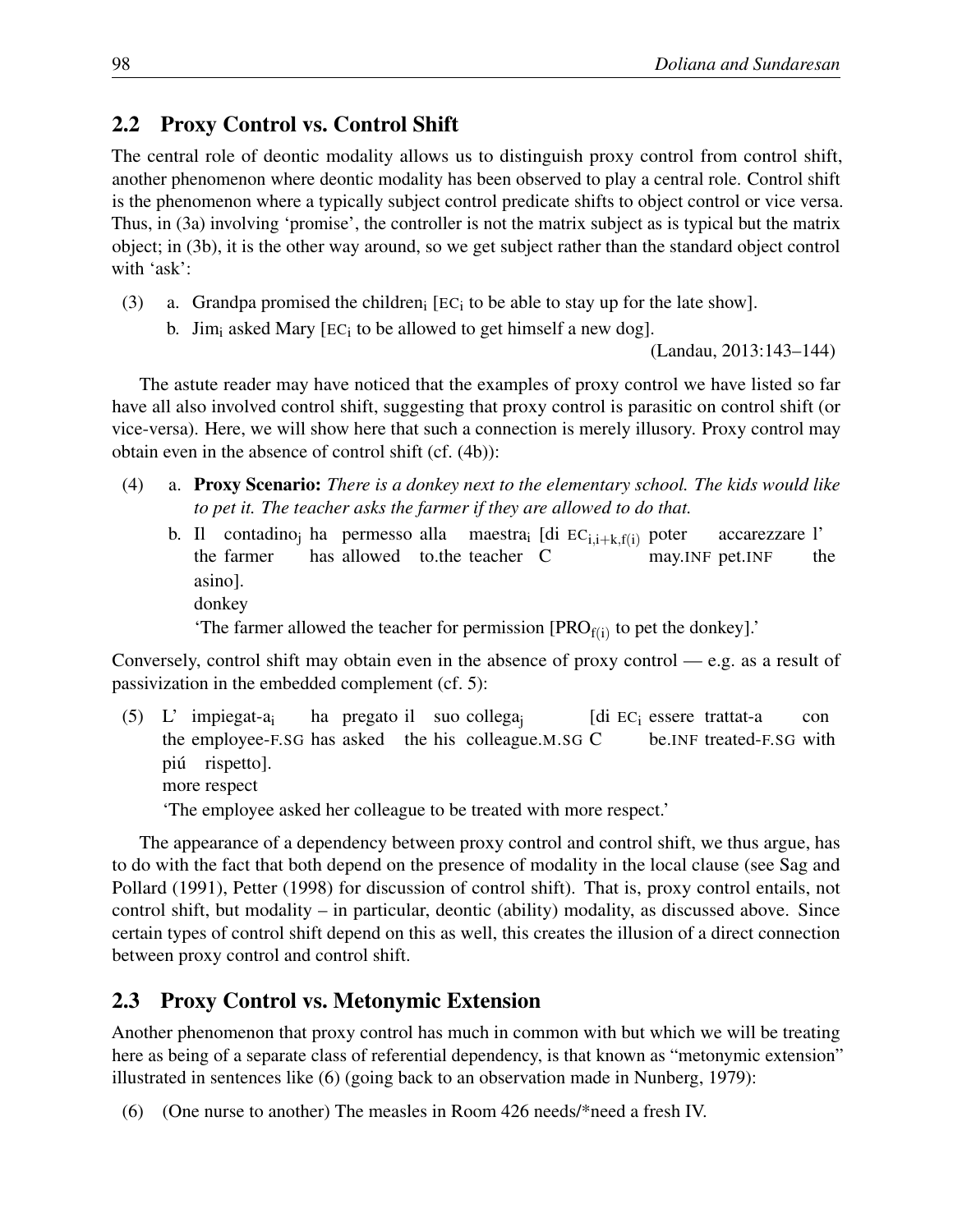More recently, (Landau 2013, citing Postal 2004) extends metonymic reference-shifting to structures involving control, as in (7):

(7) Sue plans to park on Broad Street.

In (7), the controller *Sue* is coreferent with an *extension* of herself, namely her car (or other vehicle of transport). There is a clear descriptive parallel between sentences like (7) and those involving proxy control: ultimately, the metonymic relation in (7) formally *also* delineates a referential relation of the form  $i \rightarrow f(i)$ .

A crucial difference between metonymic extension of the kind illustrated in (7) and that in proxy control is that the former does not require the presence of deontic modality, while the latter does. This in turn entails that the former is significantly less restricted crosslinguistically, than the latter. There is, for instance, no proxy control equivalent to the Italian and German sentences in (1a) and (2b), respectively; in contrast, the English sentence in (7) is clearly grammatical. Conversely, once we add in a deontic modal reading to the sentence in  $(7)$ , a proxy + metonymic control reading does become available. (8) shows the purely metonymic reading: here, Sue (*i*) is simply asking permission for herself to park her car  $(f(i))$  on Broad Street. In (9), we have a complex proxy + metonymic reading: Sue (*i*) is asking for permission on behalf of her friends  $(f(i))$  for them to park their car  $(f(f(i)))$  on Broad Street:

- (8) Sue<sub>i</sub> asks [PRO<sub>f(i)</sub> to park on Broad Street]  $METONYMIC: i \rightarrow Sue; f(i) \rightarrow Sue's car$
- (9) Sue<sub>i</sub> asks [PRO $_{f(f(i))}$  to park on Broad Street]  $\text{PROXY+METONYMIC: } i \rightarrow \text{Sue}; f(i) \rightarrow \text{Sue's friends}; f(f(i)) \rightarrow \text{Sue's friends'}$  *car*

We take such differences to mean that the specific kind of metonymic extension in (7) and the kind of extension that yields proxy control are ultimately distinct phenomena: in particular, the latter involves deontic modality while the former does not. At the same time, it is undeniable that both types of dependency involve a mapping of the form  $i \rightarrow f(i)$  between the controller and controllee — thus may ultimately just be different sub-types of a more general underlying class of referential extension allowed in grammar.<sup>2</sup>

#### 2.4 Proxy Control vs. Partial Control

Finally, we note that proxy control is superficially similar to partial control, another non-exhaustive control relation which has received much more attention in the literature. Here we delve deeper into this connection and ask whether possibilities for proxy control restrict possibilities for partial control, or vice-versa.

As it turns out, there is a one-way entailment relationship between the two. It is, indeed, possible to get partial control without proxy control, as in (10) below (adapted from Landau, 2013:164):

 $(10)$ the president believes C presidente crede [di  $EC_{i+,*f(i)}$  esser-si be.INF-REFL gathered.M.PL the night last riuniti la notte scorsa]. 'The chair believes to have gathered last night.'

<sup>&</sup>lt;sup>2</sup>It is irrelevant to us whether this relation is called metonymic or something else. We are ultimately interested in investigating the precise conditions of deontic modality under which the proxy control extension obtains and in determining a formal mechanism to derive the  $i \rightarrow f(i)$  relation in grammar.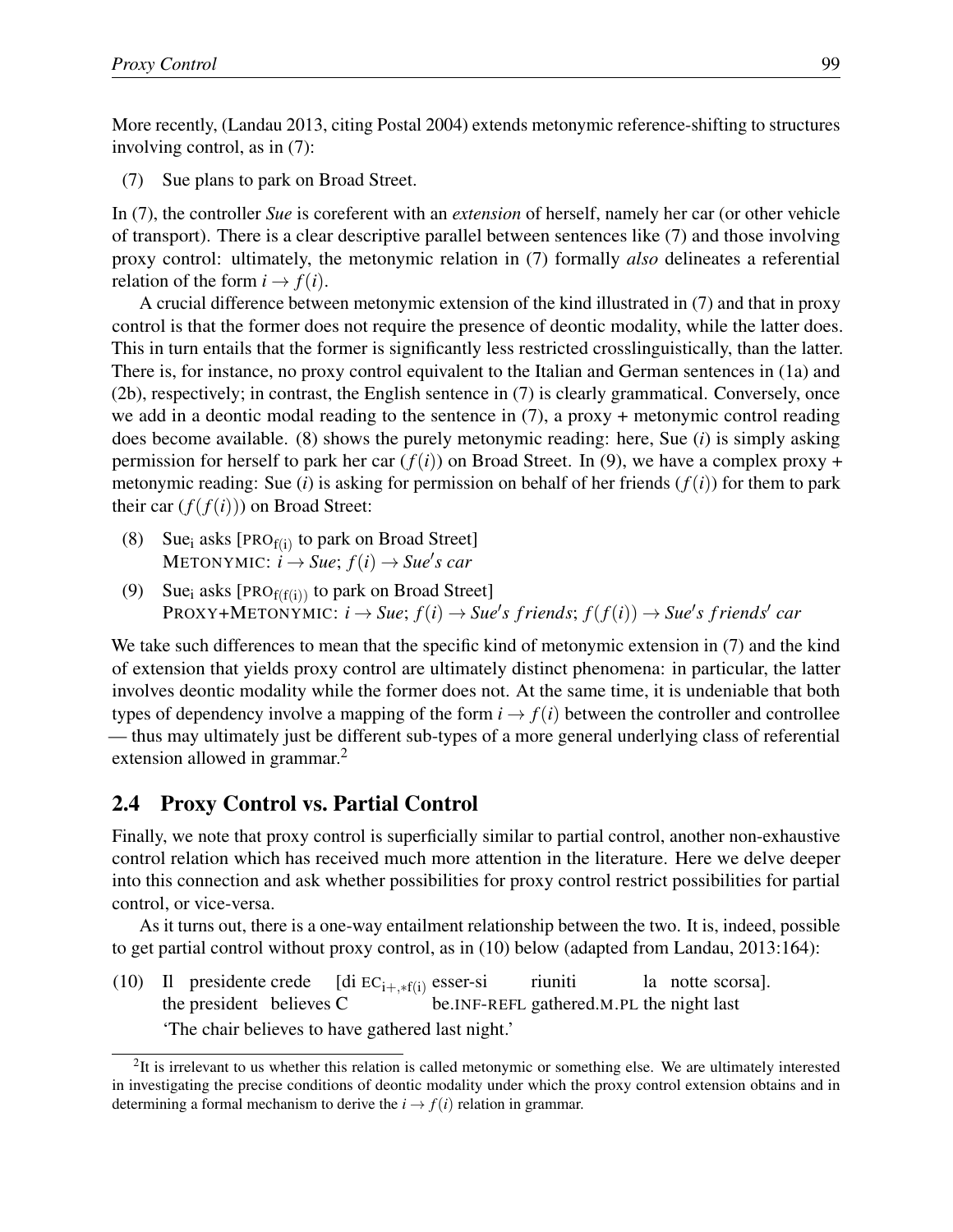However, the converse doesn't seem to be the case. In other words, without changing their fundamental structure, all the proxy control sentences on this handout could, in principle, also yield a partial control reading given a different discourse-context. To put it a different way, while a partial control reading can be pragmatically ruled out to yield a proxy control reading, it doesn't seem possible to rule it out semantically (or lexically). Logically, the structural requirement for proxy control entails the structural requirement for partial control. Alternatively, we might say that the environments that license proxy control are a proper subset of those that license partial control. Not unexpectedly, given this, the predicates that license proxy control, at least those tested so far, also seem to be a proper subset of those predicates that have been shown to license partial control, e.g.: factive *regret, surprised, hate, shocked*, attitudinal *believe, think, imagine, deny*, desiderative *want, prefer, yearn, refuse* and interrogative *wonder, ask, interrogate, inquire*.

# 3 Proxy Control Is a Species of OC

In the section above, we have described the status of the  $i \rightarrow f(i)$  mapping relation involved in the proxy control dependency and the descriptive conditions under which it obtains. But nothing we have said so far touches on the formal status of the controllee itself: in particular, whether it is a bound or free variable. This distinction has direct consequences for whether the proxy control dependency should be classified as "obligatory control (OC)" or "non-obligatory control (NOC)", as per (11) below:

(11) THE OC SIGNATURE (from Landau, 2013:33–): In a control construction  $\left[ ., X_i, .\right]_S$  PRO $_i$ ...]..], where X controls the PRO subject of the clause S:

- The controller(s) X must be (a) co-dependent(s) [argument or adjunct] of S.
- PRO (or part of it) [this caveat subsumes cases of partial control as a sub-species of OC] must be interpreted as a bound variable.

NOC (Williams, 1980), on the other hand, may be negatively defined with respect to each of these characteristics.

In fact, we aren't starting out with a blank slate with respect to our expectations here. Landau (2013) presents diagnostics for bound variable behavior to argue in detail that partial control constitutes a species of OC crosslinguistically. Given our discussion of the entailment relations between partial and proxy control relations above, we expect that (all else being equal) proxy control, too, should be a species of OC, as well. Below, we present empirical diagnostics to show that this prediction is, indeed, fulfilled for a subset of the native speakers of the relevant German and Italian dialects investigated here.

#### 3.1 Proxy Controller Must Be Co-dependent of Control Clause

There is a minimality condition on the proxy control relation, as described in the OC Signature in (11). In particular, the controller involved in the proxy control relation must be a thematic participant of the clause that directly embeds the control clause. As such, only one level of embedding is allowed — there is no cyclic or true long-distance control across multiple clauses.

This is illustrated by the multiply embedded Italian sentence below, under the "proxy-proxy" scenario given in (12):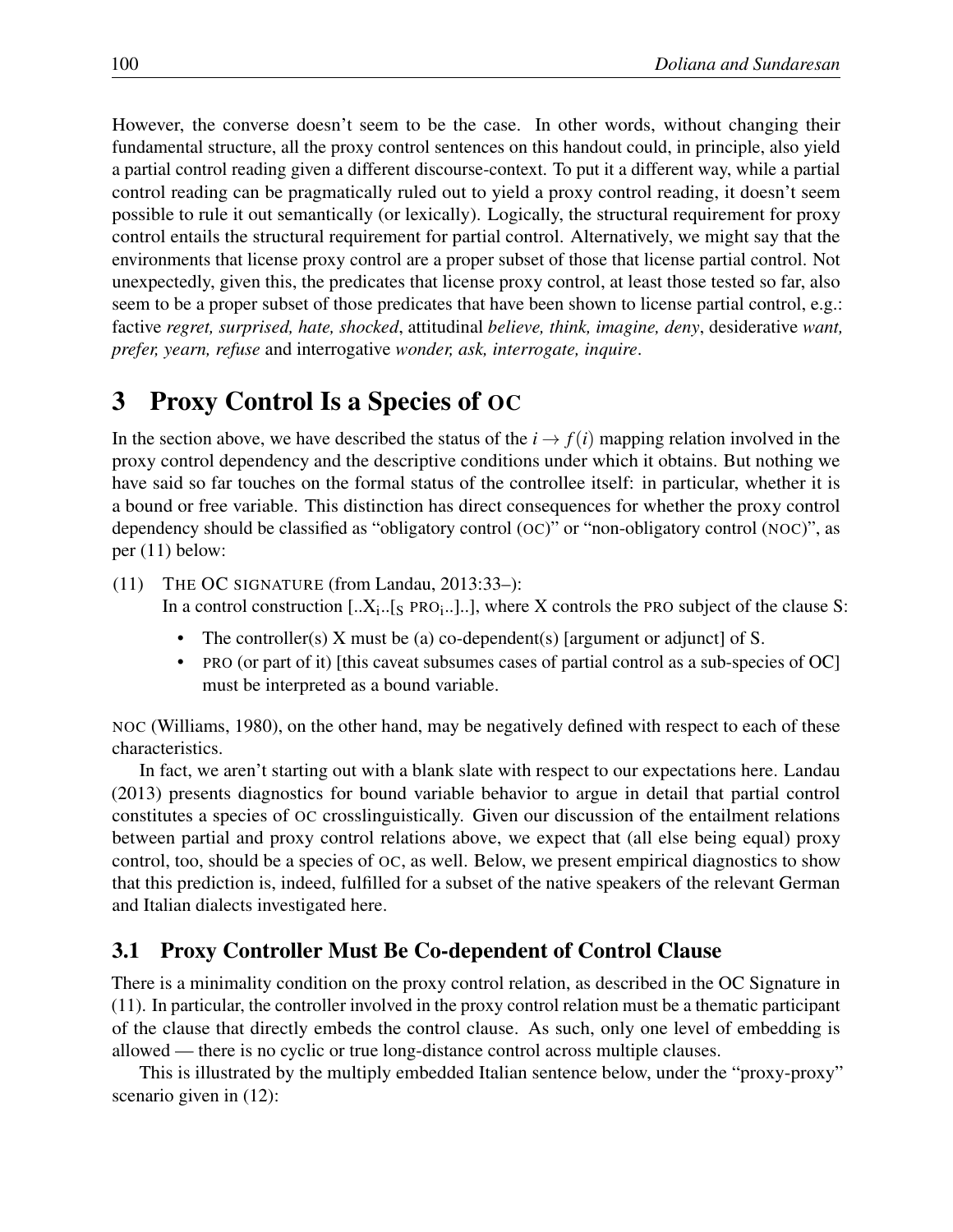- $(12)$ the teacher has asked her husband C maestra<sub>k</sub> ha pregato suo marito<sub>i</sub> [di EC<sub>i,\*j,\*k</sub> chiedere al ask.INF to.the farmer contadino<sub>j</sub> [di  $EC_{f(i), *f(k)}$ C poter may.INF pet.INF accarezzare l' the donkey asino]]. 'The teacher asked her husband to ask the farmer for permission to pet the donkey.'
- (13) Potential proxy-proxy scenario: *There is a donkey next to the elementary school. The kids would like to pet it. The teacher asks her husband if he could do her the favour on the way back from dropping her off at school, of asking the farmer if the kids are allowed to pet the donkey.*

In (12), the teacher's husband is an immediate associate of the teacher. The kids are direct associates of the teacher, but only indirect associates of the teacher's husband. The discourse-context we have set up favors a non-minimal proxy control reading between the matrix subject *l' insegnante* 'the teacher' and the innermost embedded subject, across the medial subject. Despite this, such a reading is impossible. Parallel tests for German yield the same results.

#### 3.2 Bound Variable Status of Controllee

A standard test for the bound variable status of pro-forms is whether they yield only sloppy readings or whether they can yield both strict and sloppy readings, under ellipsis. A bound variable is predicted to yield only the former, but a deictic form is compatible with the latter (Reinhart, 1983). When we apply this diagnostic to our proxy control structures, the results are again very clear: only a sloppy reading is possible under ellipsis.

Thus, in the Italian proxy control example in (14), the only way to get a strict reading is if the extension of  $f(i)$  and  $f(j)$  happened to be extensionally equivalent — e.g. if both the teacher and her husband happened to teach in the same elementary school, thus had the same students; but this would, of course, be nothing but an instance of accidental coreference:

(14) La maestra<sub>i</sub> ha pregato il contadino<sub>j</sub> [di  $EC_{f(i)}$  poter the teacher has asked the farmer C may.INF pet.INF accarezzare l' the donkey and her asino] e suo marito<sub>k</sub> uguale ...  $[EC_{f(k), *f(i)}].$ husband too

'The teacher asked the farmer for permission to pet the donkey and her husband, too.'

(15) Potential strict ellipsis proxy scenario: *There is a donkey next to the elementary school. The kids would like to pet it so the teacher asks the farmer if the kids are allowed to do so. And on the way back from dropping his wife off at school, thinking that his wife had forgotten, the teacher's husband also asks the custodian if the kids are allowed.*

The fact that we can only get sloppy readings under ellipsis in turn shows that the controlled subject in proxy control environments is interpreted as a bound variable, a typical signature of OC.<sup>3</sup> A different way to illustrate the bound variable status of the controlled element is with structures involving overt quantifier-variable binding, which can also yield proxy control in the relevant dialects of German and Italian.

 $3$ Italian does not have vP ellipsis, only TP ellipsis. Nonetheless, the subjects need not be identical, which is the only relevant factor here.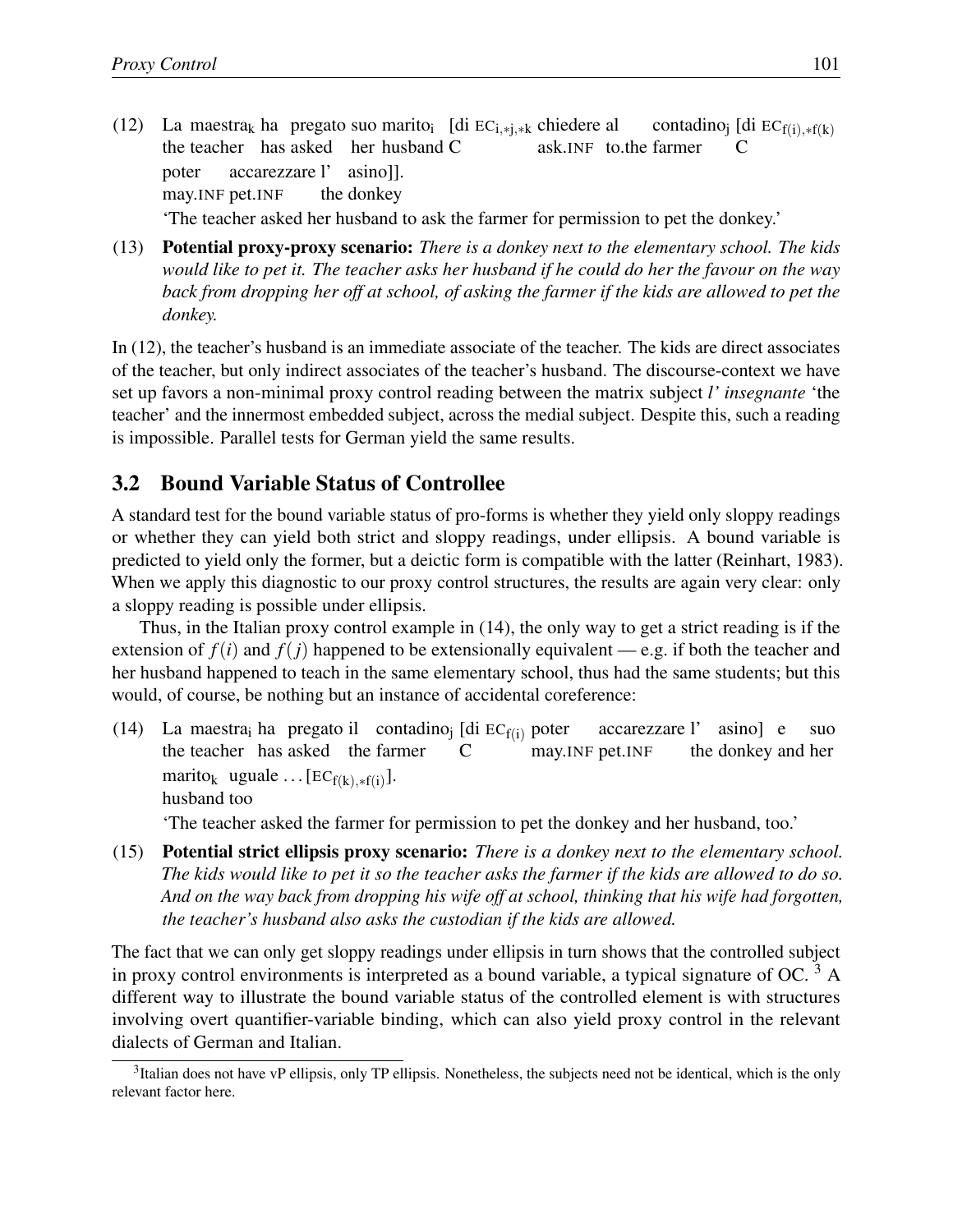#### 3.3 No Sub-group Control

In an NOC environment, the reference of the controllee is not syntactically constrained, as it is in the case of OC. We might thus posit Hornstein (following 1999), McFadden and Sundaresan (following 2016:a.o.) that the reference of the controllee in an NOC structure falls out as an Elsewhere, when the syntactic conditions for OC fail.

In light of this, it is not surprising that the controllee may be a sub-group of a plural antecedent in the sentence in an NOC clause, but not in an OC clause. This is shown for English in (16) and holds equally for German and Italian:

- (16) "Sub-group control" Control out of a conjunct phrase:
	- a. \*John<sub>i</sub> and Mary<sub>i</sub> [wanted PRO<sub>i/i</sub> to eat pizza].
	- b. John<sub>i</sub> and Mary<sub>i</sub> thought that it would be a shame  $EC_i / j / k$  to give up now.

Thus, in (16a), the controller ('John' or 'Mary') may not control the PRO out of the conjunct phrase, because such a control relation would violate c-command (a prerequisite for OC). But such a relation is perfectly licit in (16b), showing that the violation of c-command is not an issue here. We can thus use this distinction as another type of diagnostic for the OC vs. NOC distinction.

We predict that, if proxy control is a species of NOC, sub-group control should be licit, just as in (17b); if it is a species of  $OC$ , it should be ruled out, as in (17a). We put this to the test in (17) below:

- (17) a. Scenario: *An attorney (i) and the wife of a detainee (j) ask the prison-warden for permission for the wife to meet with the detainee*  $\frac{1}{f(i/j)}$  – *her husband.* 
	- b. L' the attorney avvocato<sub>i</sub> e and the wife la moglie<sub>j</sub> hanno pregato la guardia<sub>k</sub> [di  $EC_{i+j+1/*j+1=f(i)}$ have asked the warden C poter-si can.INF-REFL meet.INF in private incontrare in privato]. 'The attorney and the wife asked the warden for permission to meet in private.'

As the relevant referential indices show, sub-group control is ruled out. The only reading is one where the attorney and wife *together* meet the wife's husband — not one where the attorney alone does so, or where the wife alone does so. Similar judgments hold for parallel sentences in German.

## 3.4 Summary

Given the discussion above, we define proxy control as in (18) below:

- (18) *Formal definition of Proxy Control:*
	- a. Proxy control obtains in the scope of deontic modality. Specifically, it involves a set of individuals *i* asking for permission on behalf of another set of individuals *j* (to do *x*).
	- b. *j* is discourse-contextually related to *i* in some way (e.g. they bear an association that is relevant for the activity that permission is being asked for), such that  $j = f(i)$ , with  $f$ being a discourse-contextually defined function.
	- c. The proxy control dependency obtains between *i* and  $f(i)$  and instantiates a kind of obligatory control relation. The controller *i* is the seeker of permission, the controllee  $f(i)$ , the intended receiver/target of said permission.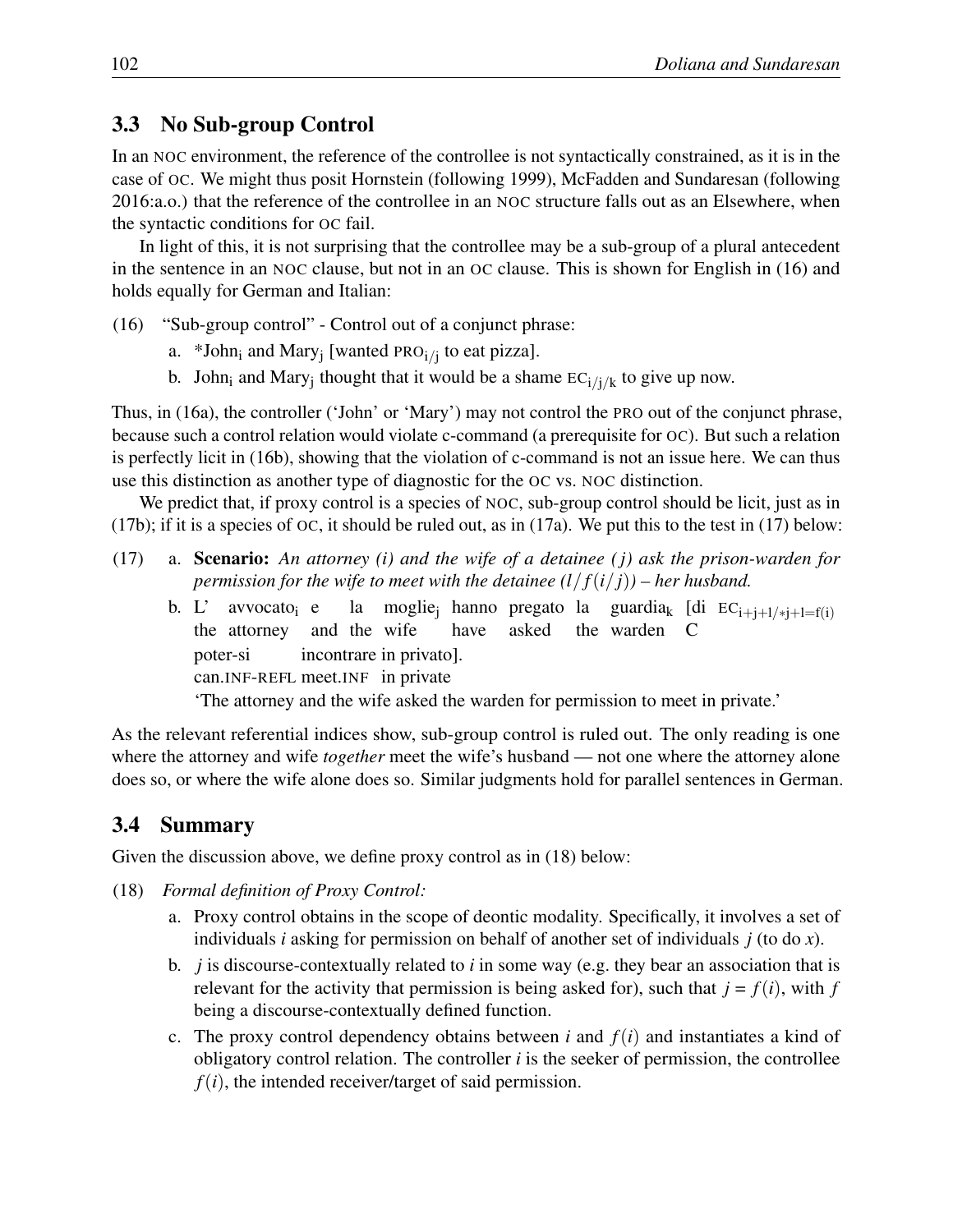# 4 Arguments Against Modelling  $i \rightarrow f(i)$  in Syntax

In this section, we present theoretical as well as empirical arguments against modelling the  $i \rightarrow f(i)$ proxy control relation in syntactic terms.

#### 4.1 Theoretical Counter-arguments

The  $i \rightarrow f(i)$  relation involved in proxy control is particularly challenging for both movement and Agree-based syntactic approaches to OC because the set of individuals denoted by the controller is not contained in the set denoted by the controllee.

This is in direct contrast to the  $i \rightarrow i+$  relation of partial control which does encode a setcontainment relation, which is decidedly easier to model in syntax. Under the movement theory of control (MTC) (Hornstein, 1999:et seq.), OC is simply the result of (thematic) A-movement from the controlled to the controlling position. The controller and controllee are thus simply the head and tail of the same A-chain: the former is overtly pronounced, and the latter remains silent. One line of recent alternative analyses within the MTC (e.g. Hornstein, 2003, Słodowicz, 2008, Boeckx et al., 2010, Sheehan, 2012, 2014, Rodrigues, 2007) proposes that partial control should be derived by having the controllee (the tail of the movement chain) associate with a null comitative PP in the control complement. Abstracting over technical details (which often vary from one analysis to the other), this means that a partial control sentence like that in (19) really has the underlying structure in (20) — note that the actual control relation is fully exhaustive; the partial control reading comes purely from the associative reading contributed by the putative null PP:

- (19) John<sub>i</sub> agreed [PRO<sub>i+(j)</sub> to meet this afternoon].
- (20) John<sub>i</sub> agreed [[PRO<sub>i</sub> (with [the others]<sub>i</sub>)]<sub>i+i</sub> to meet this afternoon].

However, such an analysis will patently fail when extended to the cases of proxy control discussed here. An immediate problem is that the kind of relation expressed in proxy control structures is simply not a comitative relation. But a much graver problem is that the extension of the controllee does not contain that of the controller, as described above. For the MTC, this would essentially mean that the head and tail of the A-movement chain should be able to have different referents: i.e. the head of the chain (denoting the controller) should be able to denote *i* and the tail (denoting the controllee) should be able to denote  $f(i)$  where  $f(i)$  can explicitly exclude *i*. Note that a simple feature-transmission approach in syntax would have similar problems in dealing with the  $i \rightarrow f(i)$ relation for essentially these same reasons.

To sum up then, the fact that proxy control involves an  $i \rightarrow f(i)$  relation between the controller and controllee, where the reference of the controller is explicitly excluded from that of the controllee, makes it very difficult to capture directly in syntactic terms.

#### 4.2 Empirical Counter-argument 1: Floating Quantifiers in Italian

Floating quantifiers  $(FQ)$  in Italian show overt  $\phi$ -agreement with subjects and can thus be used to diagnose the  $\phi$ -features of a PRO subject. In (21b), when the FQ bears M.PL agreement, a partial control reading  $(i \rightarrow i+)$  is available: i.e. the (male) teacher (*i*) asks permission for himself and the girls  $(i+)$  to have breakfast. In this case, the gender is masculine because groups of mixed gender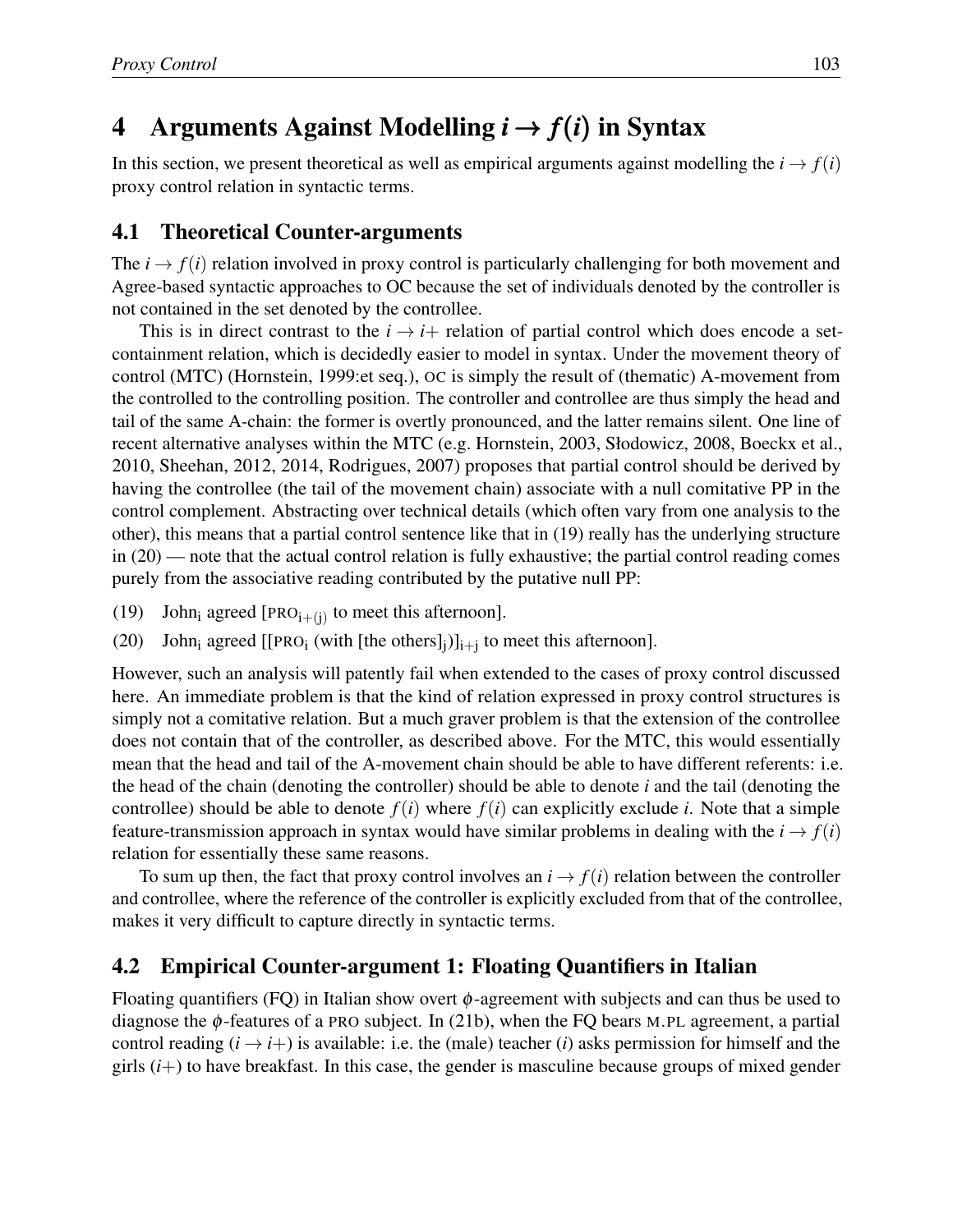are resolved by using masculine gender in Italian. In (21c), the FQ bears F.PL.<sup>4</sup> In this case, only a proxy control reading is licit because interpretable feminine plural inflections can only refer to fully female groups in Italian: the male teacher (*i*) therefore asks for permission for the girls alone  $(f(i))$ . A partial control reading is excluded.

- (21) a. Scenario: *A (male) teacher takes a group of girls on a school trip and asks the receptionist for permission regarding having breakfast together.*
	- b. (Quando noi ragazz- $e_{f(i)}$  della 4F siamo andate in gita), when we girls-F.PL of.the 4F are.1PL gone in excursion the our il nostro maestr-oi teacher-M.SG ha chiesto alla receptionist [di  $EC_{f(i)}$  poter has asked to.the receptionist C may.INF do.INF breakfast all-M.PL together fare colazione tutt-i insieme]. '(When [we girls], go on a school trip), [our teacher], asks receptionist for permission [to all  $EC_{i+j}$  have breakfast together].' (Literal)
	- c. %(Quando noi ragazz-e $_{f(i)}$  della 4F andiamo in gita), when we girls-F.PL of.the 4F go.1PL in excursion the our il nostro maestr-oi teacher-M.SG chiede alla receptionist [di  $EC_{f(i)}$  poter asks to.the receptionist C may.INF do.INF breakfast all-F.PL together fare colazione tutt-e insieme]. '(When [we girls] $_{f(i)}$  go on a school trip), [our teacher]<sub>i</sub> asks the receptionist for permission [to all  $EC_{f(i)}$  have breakfast together].' (Literal)

This first looks like strong evidence *for* a syntactic analysis of proxy control, as it suggests that proxy control can feed  $FQ \phi$ -agreement. But where the partial control structure (with M.PL  $FQ$ ) in (21b) allows only sloppy readings under ellipsis, thus bears the hallmarks of OC, (21c) with the F.PL FQ can actually also yield strict readings under ellipsis, as in (22):

(22) % (Per le ragazze<sub>f(i)</sub>) [il maestro]<sub>i</sub> also this year the teacher.M.SG has asked to.the receptionist C ha chiesto alla receptionist [di pro<sub>f(i)/k</sub> poter may.INF fare make.INF breakfast all-F.PL together and the teacher of.the 4F same colazione tutt-e $f_{(i)/k}$  insieme e [il maestro della 4F]<sub>j</sub> uguale. '(For the girls,) [the teacher]<sub>i</sub> asked the receptionist [ $_{CP}$  (to be allowed) pro $_{f(i)/k}$  to have breakfast all<sub>f(i)/k</sub> together] and [the teacher of the 4F]<sub>j</sub> asked the receptionist [cp (to be allowed) pro $_{f(i)/k}$  to have breakfast all<sub>f(i)/k</sub> together] too.'

We take this to indicate that, to the extent that an  $i \rightarrow f(i)$  relation is possible in syntax, it encodes an NOC, not an OC, relation.

#### 4.3 Empirical Counter-argument 2: Condition B Satisfaction in German

We get very similar effects with Condition B satisfaction in German. In the German example in (23), it is possible to add a pronoun in the embedded clause that refers back to the controller.Given a context,  $(23)$  is interpreted such that the parents (*i*) ask for permission for their kids  $(f(i))$ .

 $^{4}(21c)$ , as well as (22), are prefixed by the %-sign because there is speaker variation. Some of the speakers have a strong preference for having an overt adjunct that contains the referent of the F.PL FQ. Given the adjunct status of the referent, we abstract away from this point of variation.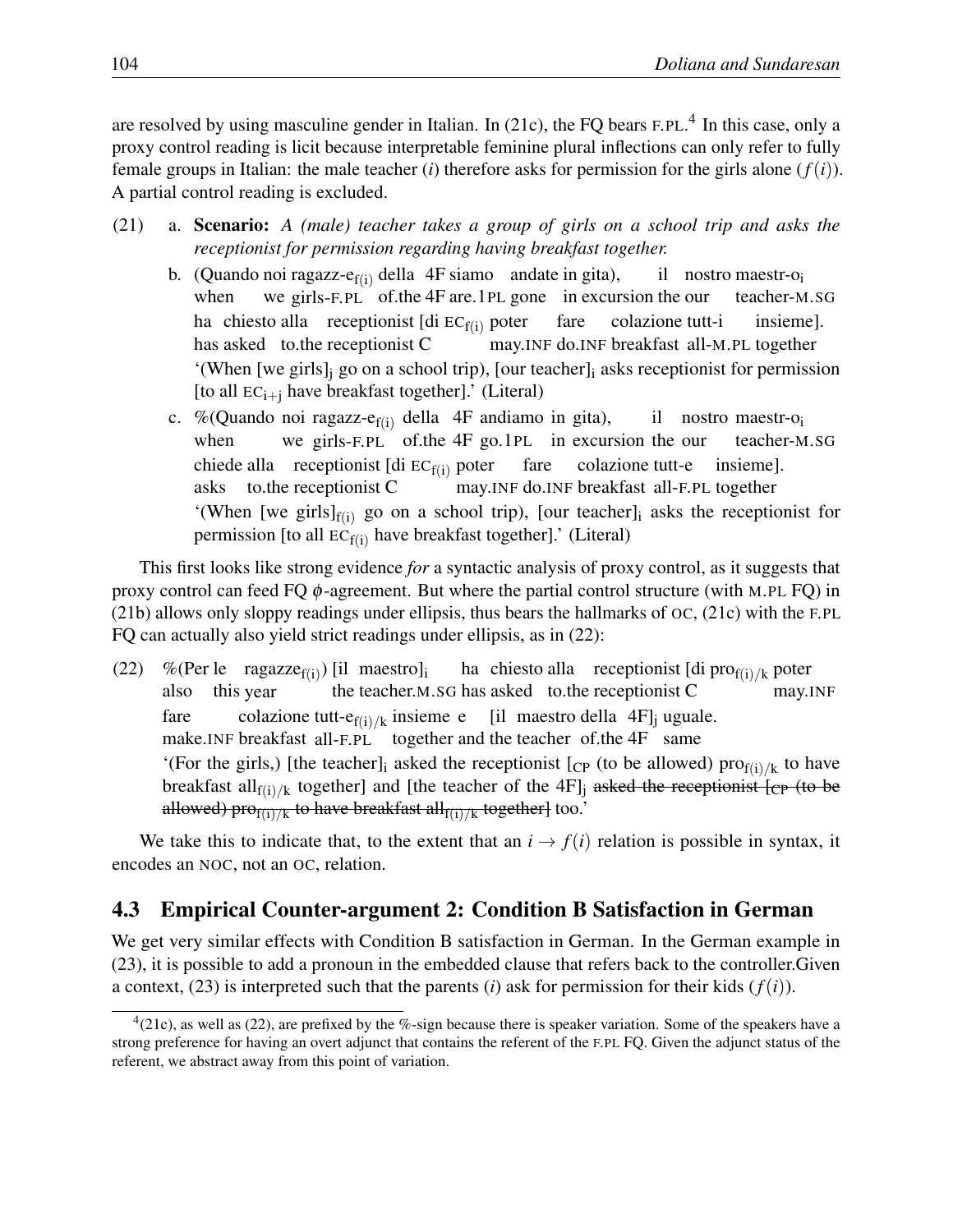$(23)$ the parents have the principal asked Eltern<sub>i</sub> haben den Rektor<sub>j</sub> gebeten,  $[EC_{f(i)} \%$ (auch) ohne also without them in.the abroad sie<sub>i</sub> ins Ausland fahren travel.INF to may.INF zu dürfen]. 'The parents asked the principal for permission (for their kids) to go abroad without themselves. (Literal)'

If the extension of the controllee included *i*, (23) should be both ungrammatical and illogical: it would violate Condition B, and it would be nonsensical to state for *i* to be allowed to travel (even) without *i*. The grammaticality of  $(23)$  thus initially seems to support a syntactic treatment of the  $i \rightarrow f(i)$  dependency in the syntax.

But here again, sentences such as (23) also substantially facilitate the availability of strict readings under ellipsis. This is shown in (24). For regular proxy sentences, strict readings under ellipsis are only achievable by accidental co-reference – for instance if the controller at the ellipsis site is also an immediate associate of the same set that the first controller is an immediate associate of. This is in sharp contrast with (24), where the controller at the ellipsis site, namely *Martin* (*k*), may be anyone and still be asking that the same kids  $(f(i))$ , but not necessarily also  $f(k)$ ) be allowed to travel abroad without their parents:

(24) Die Eltern<sub>i</sub> haben die Rektorin<sub>j</sub> gebeten, [EC<sub>f(i)</sub>/<sub>l</sub> %(auch) ohne the parents have the principal asked also without them in.the abroad sie<sub>i</sub> ins Ausland fahren zu dürfen] und der Martin<sub>k</sub> auch.

travel.INF to may.INF and the Martin also

'The parents<sub>i</sub> asked to go abroad without them<sub>i</sub> and Martin asked [the principal]<sub>i</sub> [<sub>CP</sub> (to be allowed) pro $_{f(i)/I}$  to travel abroad without them<sub>i</sub> ltoo. (Literal)'

Just as with the FQ sentence in (21c), we take this kind of data to show that the syntactic encoding of an  $i \rightarrow f(i)$  relation is only possible under conditions of NOC.

#### 4.4 Analytic Implications

We have presented theoretical as well as empirical arguments against modelling the proxy control  $i \rightarrow f(i)$  relationship syntactically. The empirical arguments from FQ in Italian and Condition B obviation in German from indicate that, as soon as an  $i \rightarrow f(i)$  relation is syntactically forced (as by the FQ in (21c), or the pronoun in (23)), a proxy dependency based on OC is ruled out; only an NOC analysis (which can yield the same readings as true proxy, but must involve a different underlying derivation) is viable. These conclusions show two things:<sup>5</sup>

- (i) The  $i \rightarrow f(i)$  OC relation in proxy control must be semantically, not syntactically implemented.
- (ii) Speakers that allow proxy readings with an OC structure, must additionally allow proxy readings with a superficially identical (but underlyingly distinct) NOC structure, at least with a subset of these same predicates.

We will return to the second point toward the end of this paper. But first, we turn to an analysis of the OC variant of proxy control, based on the insight gleaned in (i). We have said that the  $i \rightarrow f(i)$ 

 $5$ Partial control, on the other hand, does seem to be syntactic (at least for the speakers consulted) — a point further bolstered by independent case transmission facts from Russian (Landau, 2008).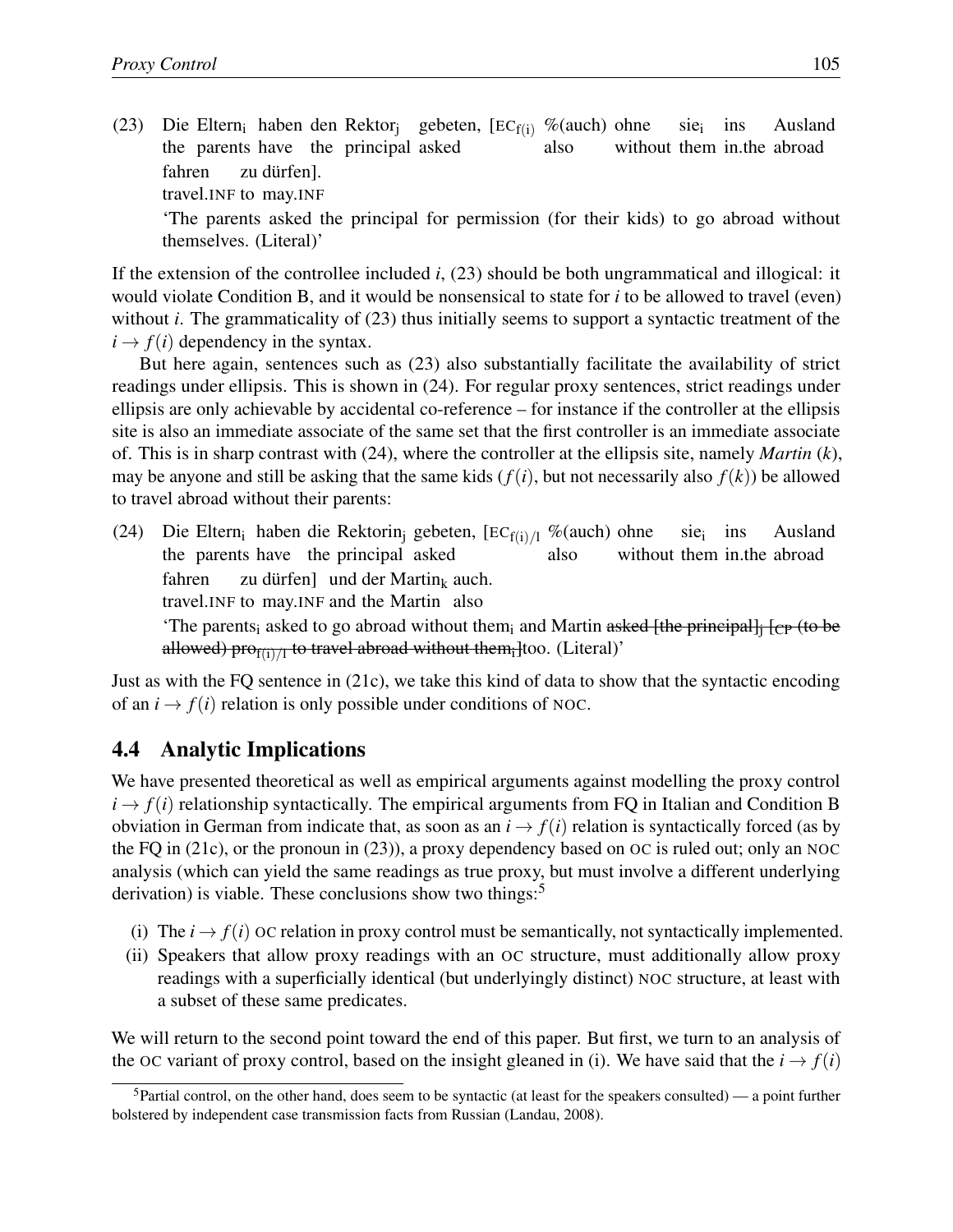proxy relation is not syntactically implemented. And yet, given that c-command and locality *are* relevant conditions for proxy control, the role of syntax cannot be entirely dispensed with. We thus propose that proxy control is encoded as an exhaustive  $i \rightarrow i$  relation in syntax, which is established as an Agree relation between the controller and controllee — perhaps as a kind of mediated control, via C, as discussed in Landau (2013). This is an OC dependency, which explains the locality and c-command restrictions on proxy control discussed earlier. The *i* denoted by the controllee is then semantically extended at LF to denote a discourse-contextually defined function *f* on *i*, yielding *f*(*i*). The result is a mapping between  $i \rightarrow f(i)$ , which has been constrained by the structural parameters for OC.

## 5 A Centered World Analysis of Proxy Control: First Look

We adapt the extension semantics for partial control developed in Pearson (2016) which works essentially along the same lines. Pearson proposes that partial control predicates should be treated as attitude verbs that quantify over "centered worlds" (world-time-individual triples). The partial control relation obtains when the property expressed by the controlled complement applies, not directly to these coordinates, but to world-time-individual arguments that stand in a part-whole *extension* relation with each of them. Pearson (2016:p. 702, Ex. 27) thus defines an extension as a 'part of' relation. A simple modification of Pearson's extension function allows us to accommodate the proxy control facts discussed here. In particular, we will broaden Pearson's definition of extension so that it is no longer defined as just a 'part of' relation but as a more general relation of the form  $i \rightarrow f(i)$ . We base our lexical entry for a proxy control predicate on that for a Candidate II-style partial-control predicate (where time, world as well as person coordinates may be extended, see Pearson, 2016:Ex. 31, p. 703), where not only the individual, but also time and world coordinates may be extended — yielding (25) below:

(25) CANDIDATE II:

 $[\![C_{\text{proxy}}]\!]^{c,g} = \lambda P_{\leq e,\leq i,\leq s,t>>>} \lambda x_e \lambda t_i \lambda w_s. \forall \leq w',t',y > [\leq w',t',y> \in C_{x,w,t} \rightarrow \exists <$  $w'',t'',z>[is \textit{ an extension of }  \ \ \& \ \ P(z)(t'')(w'')]],$  where for any pair of world-time-individual triples  $\lt w, t, x >$  and  $\lt w', t', y >$ ,  $\lt w', t', y >$  is an extension of  $\lt w, t, x >$  iff for every  $\alpha$ ,  $\beta$  such that  $\alpha$  is a coordinate of  $\lt w$ ,  $t$ ,  $x >$  and  $\beta$  is a coordinate of  $\lt w'$ ,  $t'$ ,  $y >$  of the same type as  $\alpha$ ,  $\beta = f(\alpha)$ , where f is a discourse-contextually defined function on  $\alpha$ .

Under an object control reading (non-existent with a proxy-control reading), (26) would have the purely bouletic reading that Maria desires that the mayor bring about  $X$ , for  $X =$  mayor rallies in the square. In the actually attested (control-shifted) subject-control reading, Maria still desires that the mayor bring about *X*, but *X* = that the mayor allow *Y* (for  $Y = f(Maria)$ ) to do *Z* (*Z* = *Y* rallies in the square). The proxy reading thus seems to encode a complex bouletic + deontic modal predication, as in (27):

- $(26)$  Maria<sub>i</sub> ha chiesto al Maria has asked to.the mayor C  $\text{sin}$ dac $\text{o}_j$  [di PRO<sub>f(i)</sub> poter manifestare in piazza]. may<sub>inf</sub> rally<sub>inf</sub> in square. 'Maria<sub>i</sub> asked [the mayor]<sub>i</sub> [<sub>CP</sub> (to be allowed PRO<sub>f(i)</sub> to rally in the square].'
- (27)  $[CP_{root}$  Maria<sub>i</sub> asked<sub>bul</sub>  $[CP_1$  PRO<sub>f(i)</sub> BE-ALLOWED<sub>deon</sub>  $[CP_2$  PRO<sub>f(i)</sub> to rally ]]]

As per (27), we assume two cycles of control dependency: the first involving an  $i \rightarrow f(i)$  control dependency across a bouletic modal; the second involving an exhaustive  $f(i) \rightarrow f(i)$  dependency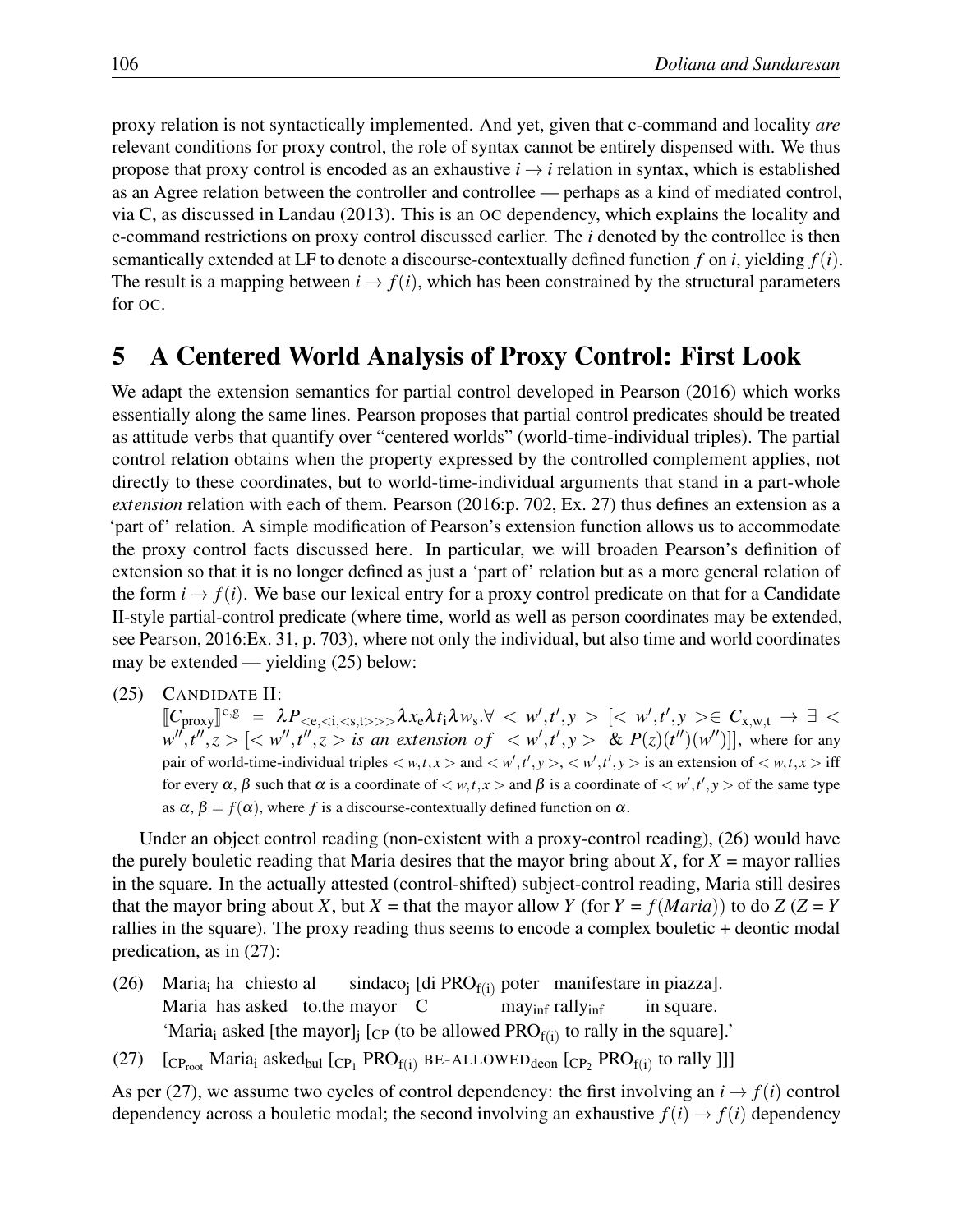across a deontic modal. The proxy control dependency, we argue, is the composite consisting of both these taken together.

Against this background, we now derive the denotations in (28)-(32):

- (28)  $[ask]^{c,g} = \lambda P_{\leq e,\leq 1,\leq s,t>>>} : P$  is deontic.  $\lambda x_e \lambda t_i \lambda w_s \forall \leq w'', t'', y > [\leq w'', t'', y > \in Boul_{x,w,t}$  $\to \exists \lt w''', t''', z > [\lt w''', t''', z > is \text{ an extension of } \lt w'', t'', y > \& P(z)(t''')(w''')]],$  where for any pair of world-time-individual triples  $\langle w, t, x \rangle$  and  $\langle w'', t'', y \rangle$ ,  $\langle w'', t'', y \rangle$  is an extension of  $\langle w, t, x \rangle$  iff for every  $\alpha$ ,  $\beta$  such that  $\alpha$  is a coordinate of  $\langle w, t, x \rangle$  and  $\beta$  is a coordinate of  $\langle w', t'', y \rangle$  of the same type as  $\alpha$ ,  $\beta = f(\alpha)$ , for  $f =$  a discourse-contextual function, and for  $Boul_{\alpha_{e},\beta_{s},\gamma_{i}} = \{<\beta_{s}',\gamma_{i}',\alpha_{e}'>:\}$ it is compatible with the fulfillment of  $\alpha$ 's desires in  $\beta$  at  $\gamma$  for  $\alpha$  to be  $\alpha'$  in  $\beta'$  and it is compatible with  $\alpha$ 's beliefs in  $\beta$  at  $\gamma$  for  $\gamma$  to be  $\gamma'$  }.
- (29)  $\left[\text{BE-ALLOWED}\right]^{c,g} = \lambda P_{\leq c,\leq i,\leq s,t>>>} \lambda x_c \lambda t_i \lambda w_s. \forall \leq w', t' > \left[\leq w', t' > \in Allowed_{x,w,t} \rightarrow R(\leq c, \leq d) \right]$  $P(x)(t')(w')$  for *Allowed*<sub> $\alpha_e, \beta_s, \gamma_i = \{ \langle \beta_s', \gamma_i' \rangle : \alpha \text{ does what } \alpha \text{ is allowed to do in } \beta' \text{ at } \gamma' \}$ </sub>

(30) 
$$
[CP_2]^{c,g} = \lambda x_6 \lambda t_7 \lambda w_8 [PRO_6 \text{ realizes in } w_8 \text{ at } t_7]
$$

$$
(31) \quad [CP_1]^{c,g} = \lambda x_3 \lambda t_4 \lambda w_5 [\forall  [  \in \text{Allowed}_{x_3, w_5, t_4} \rightarrow [PRO_3 \text{ \, } at \text{ } t' \text{ \, in \, } w']]]
$$

(32)  $[CP_{root}]^{c,g} = \lambda t_1 \lambda w_s \forall \langle w'', t'', y \rangle \leq [\langle w'', t'', y \rangle \in Boul_{\text{maria},w,t} \rightarrow \exists \langle w''', t''', z \rangle$  $\leq w'''$ ,  $t'''$ ,  $z >$  is an extension of  $\lt w''$ ,  $t''$ ,  $y > \& \forall \lt w'$ ,  $t' > \leq w'$ ,  $t' > \in \text{Allowed}_{z,w''',t'''} \rightarrow$ [*z* rallies at *t*<sup> $\ell$ </sup> in *w*<sup> $\ell$ </sup>]]]], for *extension* and *Boul*<sub> $\alpha_e, \beta_s, \gamma_i$  defined as in 28, & *Allowed*<sub> $\alpha_e, \beta_s, \gamma_i$  as in 29.</sub></sub>

The denotations above can be informally translated as follows. (28) treats 'ask' as a predicate quantifying over an enriched bouletic modal base, and presuppositionally restricts its complement to deontic predications: the latter can be seen as a selectional restriction of sorts. Since BE-ALLOWED is non-attitudinal (can take inanimate subjects), its deontic modal base in (29) is not a set of centered worlds but of simple world-time pairs. The individual *extension* function (which yields proxy and partial control) is only defined on enriched modal bases, so predict that the complement of BE-ALLOWED can only yield exhaustive OC. This is confirmed: as (27) shows, the reference of the lower PRO exhaustively matches that of the higher one: a partial  $(f(i)+)$  or proxy  $(f(f(i)))$ reference is ruled out. (30)-(32) are the result of step-wise function-application built on Pearson's assumption that non-exhaustively controlled PRO is an extension of a  $\lambda$ -abstracted (individual) variable quantified over by the immediately higher attitude-predicate (yielding OC).

The final denotation in (32) asserts that for every world, time, individual extension (of Maria's candidates for herself and her world  $\&$  time) that is compatible with Maria's desires in the current world & time, where Maria's individual extension (or proxy) does what Maria's proxy is allowed to do, Maria's proxy rallies. This is precisely the desired reading for (26)/(27).

## 6 Conclusions: Implications and Open Issues

The goal of this paper has been to show that, in addition to the exhaustive  $i \rightarrow i$  and the nonexhaustive  $i \rightarrow i+$  relations, control dependencies in grammar may also be encoded in terms of a more abstract  $i \rightarrow f(i)$  relation. While the fundamental possibility of an  $i \rightarrow f(i)$  dependency may already be familiar from metonymic extension scenarios (Nunberg 1979, Postal 2004, Landau 2013), we have here zoomed in on one particular type of  $i \rightarrow f(i)$  relation that obtains only under highly restricted grammatical circumstances, thus is restricted crosslinguistically, unlike metonymic extension more generally. This control dependency, which we call proxy control, involves a set of individuals *i* asking for permission on behalf of another set of individuals  $j$  (to do *x*);  $j = f(i)$ ,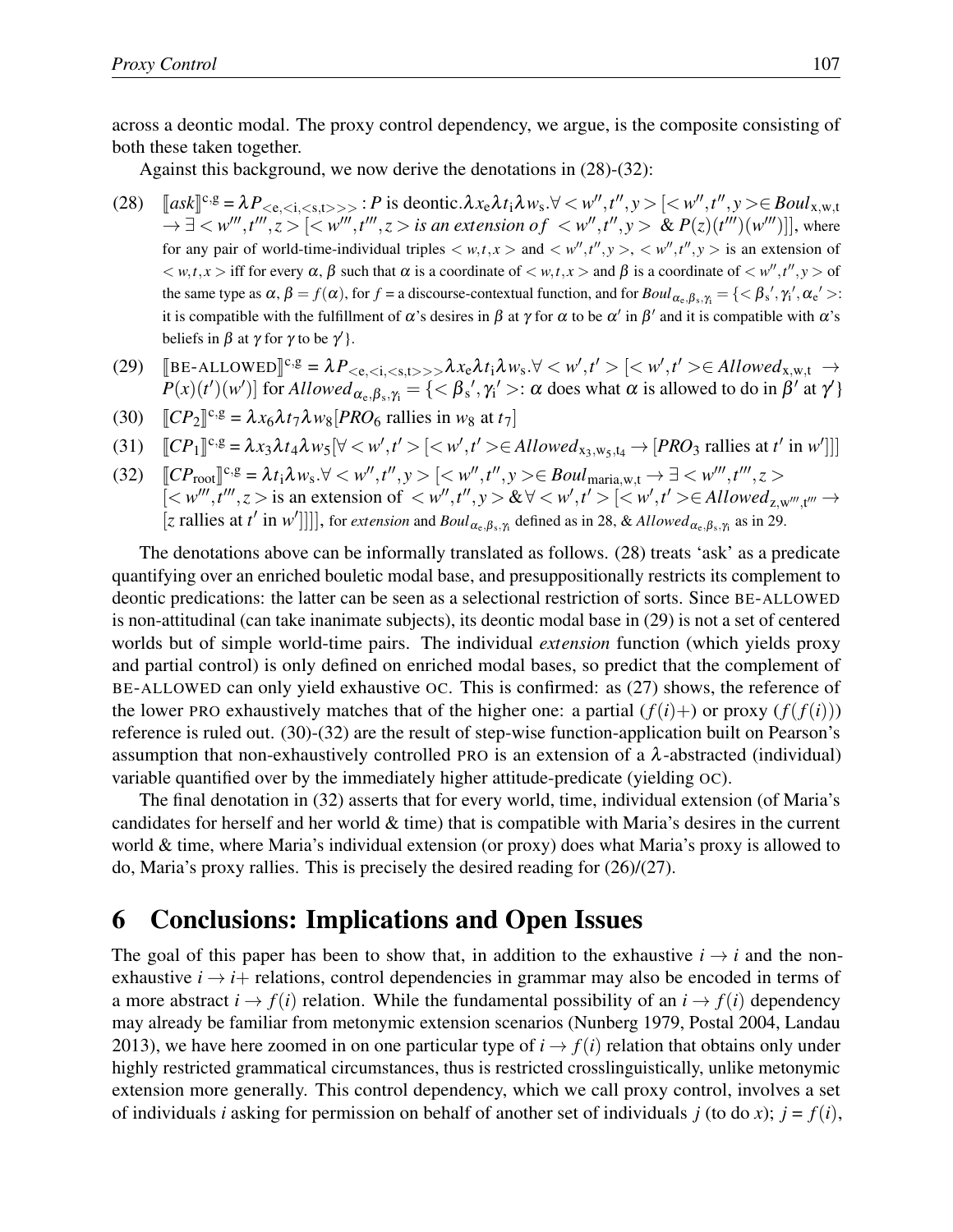with *f* being a discourse-contextually defined function. The controller *i* is the seeker of permission, the controllee  $f(i)$ , the intended receiver/target of said permission. Structurally, proxy control thus obtains only when there is a composite structure of bouletic + deontic modality made available. We have presented evidence showing that proxy control instantiates a species of OC, but that the  $i \rightarrow f(i)$  controller-controllee relation is nevertheless not syntactically established. Rather, we have argued that an  $i \rightarrow i$  dependency is syntactically encoded under conditions of OC, but that the individual *i* coordinate of the controllee is semantically extended at LF to yield  $f(i)$ .

The data and surrounding discussed here represent only the beginning of what is a much larger research enterprise. Already at this stage, we can recognize two major open issues. The first has to do with our earlier observation that, in tandem with an OC route to proxy control, an NOC route to it also seems to be available, for many speakers. Thus, in Italian (21c), the presence of the FQ forced an NOC parse of the sentence; similarly, in German (23), the presence of the coreferent pronoun forced an NOC reading. Under the assumption that NOC readings obtain only when the structural conditions of c-command and locality required for OC to obtain fail, this entails that, in such sentences, the structural conditions for  $\overline{OC}$  do indeed fail, for some reason.<sup>6</sup> One possibility is that the control complement is a strong phase, thus the Agree relation needed to establish the  $i \rightarrow i$  control relation is not possible. The only way to get a proxy reading is as a type of NOC, where a free variable (or *pro*) in the embedded clause bears the (inherent) reference of  $f(i)$ . In certain other languages, like Hindi or Tamil, the absence of an OC parse for proxy control might have a different source. For instance, Hindi has a proxy control structure that look superficially similar to the German and Italian ones above: however, it doesn't yield obligatory sloppy readings under ellipsis, showing that it really involves an NOC structure. In Hindi, as in Tamil, the relevant constructions involve a control infinitive dependent on a noun meaning something like 'permission'. So it is plausible to think that the DP structure involved creates a locality boundary, blocking OC from applying between the matrix argument and the embedded PRO, thus yielding NOC.

The second open issue has to do with possible correlations between proxy control and proxy anaphora, illustrated in (33) (from Jackendoff, 1992:see also Schladt, 2000):

(33) (Upon a visit in a wax museum:) All of a sudden, Ringo<sub>i</sub> started undressing himself<sub>f(i)</sub>.

Proxy relations in anaphora and control seem identical to the extent that both involve an  $i \rightarrow f(i)$ referential dependency. But the nature of the proxy relation in each is very different. Thus, a proxy control reading is impossible in (34) below, even though proxy anaphora is still possible:

- (34) a. Discourse Scenario: *Ringo Starr, Beatles drummer extraordinaire, decides to amuse himself one evening by attending a theater performance about the Beatles in London. So we have two Ringos — the real Ringo Starr and the actor playing Ringo Starr in the theater performance. In the course of the evening, the real Ringo gets a bit drunk.*
	- b. All of a sudden, Ringo<sub>i</sub> tipsily asked  $[EC_{i.*f(i)}]$  to undress himself<sub>i,f(i)</sub>].

(34) can only mean that the real Ringo asked permission for the *real* Ringo to undress the real Ringo, or for the real Ringo to undress the actor Ringo. This is a very interesting and potentially significant difference that speaks to the nature and possible structural representation of the proxy dependency in language and to fundamental oppositions between control and anaphora. For now, we simply note the existence of this difference and defer further discussion pending more research.

<sup>&</sup>lt;sup>6</sup>This also suggests that the sub-group control sentences discussed in (17) should have a licit NOC parse — something that was, however, very difficult to test, given the complexity of the sentences involved.